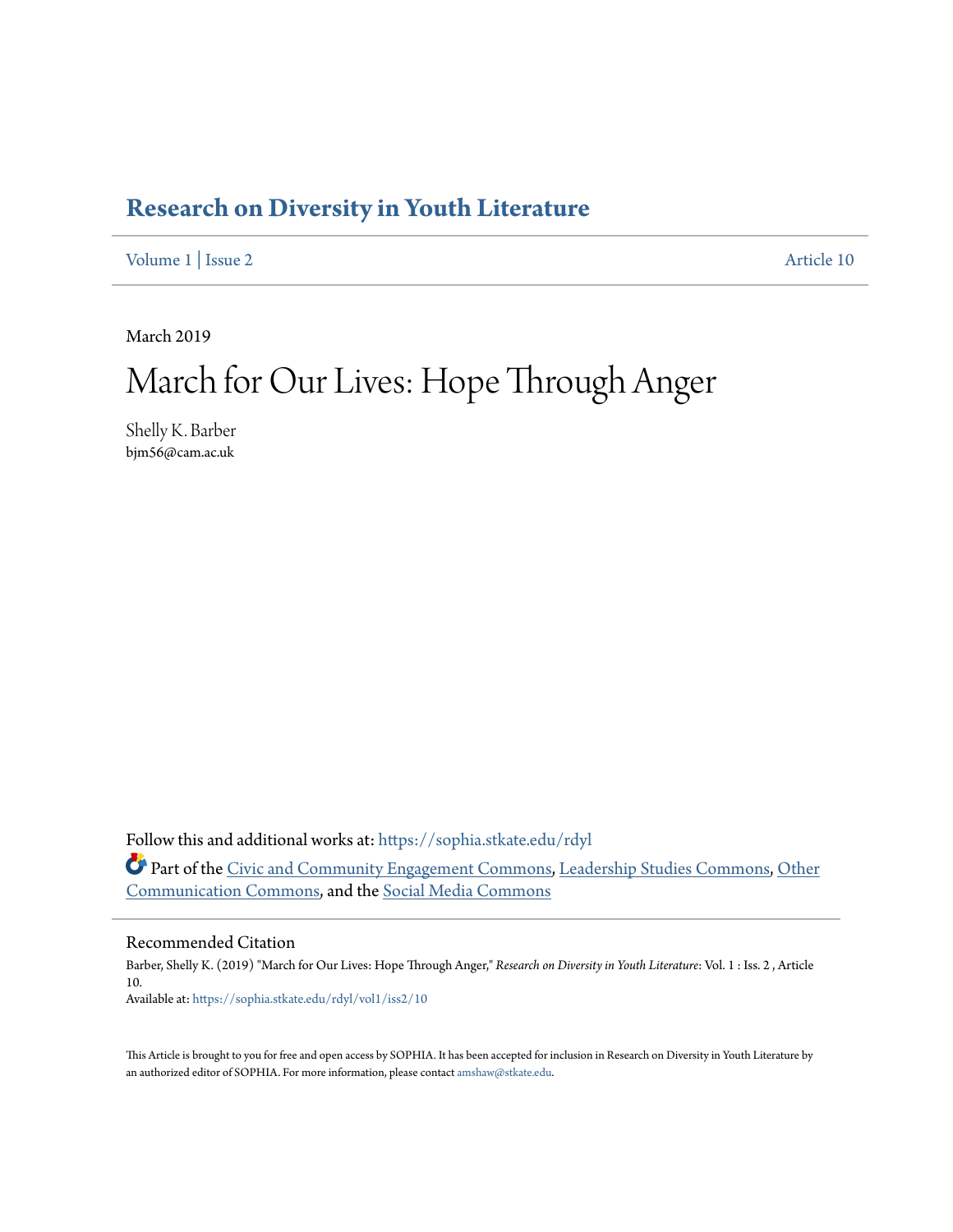My activism started at the dinner table—not because I wanted to ruin Thanksgiving, but because I did not have a choice. I embody an intersection of identities. I am not White enough for my US family or Latina enough for my Argentinian family and my sexuality serves as a dangerous point of debate, regardless of which culture I step into.

For a long time, I avoided conflict, biting my tongue until it bled. If I did not learn how to speak, my labels would have always spoken for me: woman, biracial, Latina, queer, but still human. Eventually, I realized that protecting my existence meant embracing my cross-sectional identity and using my voice to claim words and space for my identity.

My social consciousness changed with the Pulse nightclub shooting in June 2016. When I heard the news, I had to hide my shaky hands by pressing them down onto the dinner table. I was drowning in my thoughts— Latinx night… Pride month… less than three hours away. People in my community who had the courage to embrace and protect their intersectional identities were dead, and it was impossible for me to act. I saw myself reflected in the 49 who died, but I was powerless with my bleeding tongue.

Two years passed. I came out at school. It was the one place I could be out because I was able to make my voice heard through conversations with other students. When the Marjory Stoneman Douglas (MSD) shooting happened, I remembered the Pulse shooting and that same fear swept over me. Parkland is only an hour away. Those fourteen students who died could have been me. This time, for me, inaction was not an option. I resolved not to let violence define my existence, as it had once been after Pulse. I would not allow that to happen again.

Something had to be done while the spotlight was still on MSD, while people still cared enough to act. I knew other students felt the same way. It was their tears, gritted teeth, and

1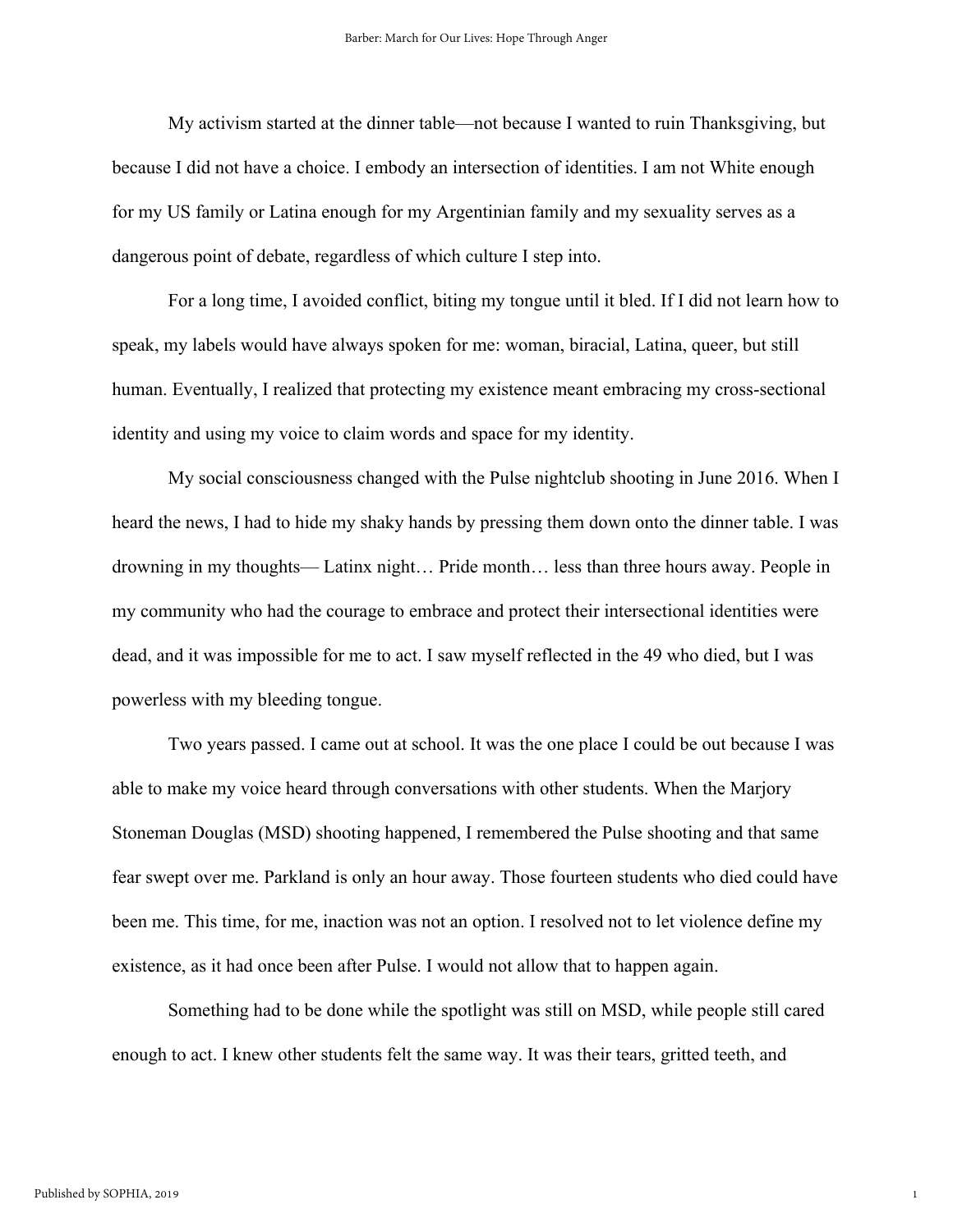outraged whispers that affirmed my desire to take action and bring March for Our Lives to my community, but I had no idea how our school administration would react or how many students would participate. Feeling discouraged by unknowns, I brought my plan before my teacher. He encouraged me to move forward, no matter what anyone thought. What mattered instead, was that students and minorities stopped needlessly dying, not the approval of the authority that had decided that student lives and minority lives were not worth protecting.

I listened for the students who were the angriest, and I found it was the students who had violence impact them before. Students in the LGBT community and students of color were not strangers to violence. I started conversations with them, ending in our agreement that gun violence was preventable. Everyone I spoke to wanted to do something, but they were not certain where to begin. I told them about the walkout I was organizing. They all agreed to join without hesitation.

I set up accounts on Facebook, Instagram, and Snapchat. I plastered my own social media with digital flyers. I asked other people to share posts and help me reach a wider audience. My network of activists grew beyond those who had felt the sting of bullets aimed at their communities; the March for Our Lives started gaining momentum across different spectrums of identity. Soon, other students coordinating walkouts at their high schools emailed me to ask how our school was managing our protest. Students of all backgrounds planned to assemble together across schools in Sarasota County to show our commitment to make gun violence surrender. Our collective fear and anger was transformed into hope— hope that our voices were being heard beyond our immediate communities.

2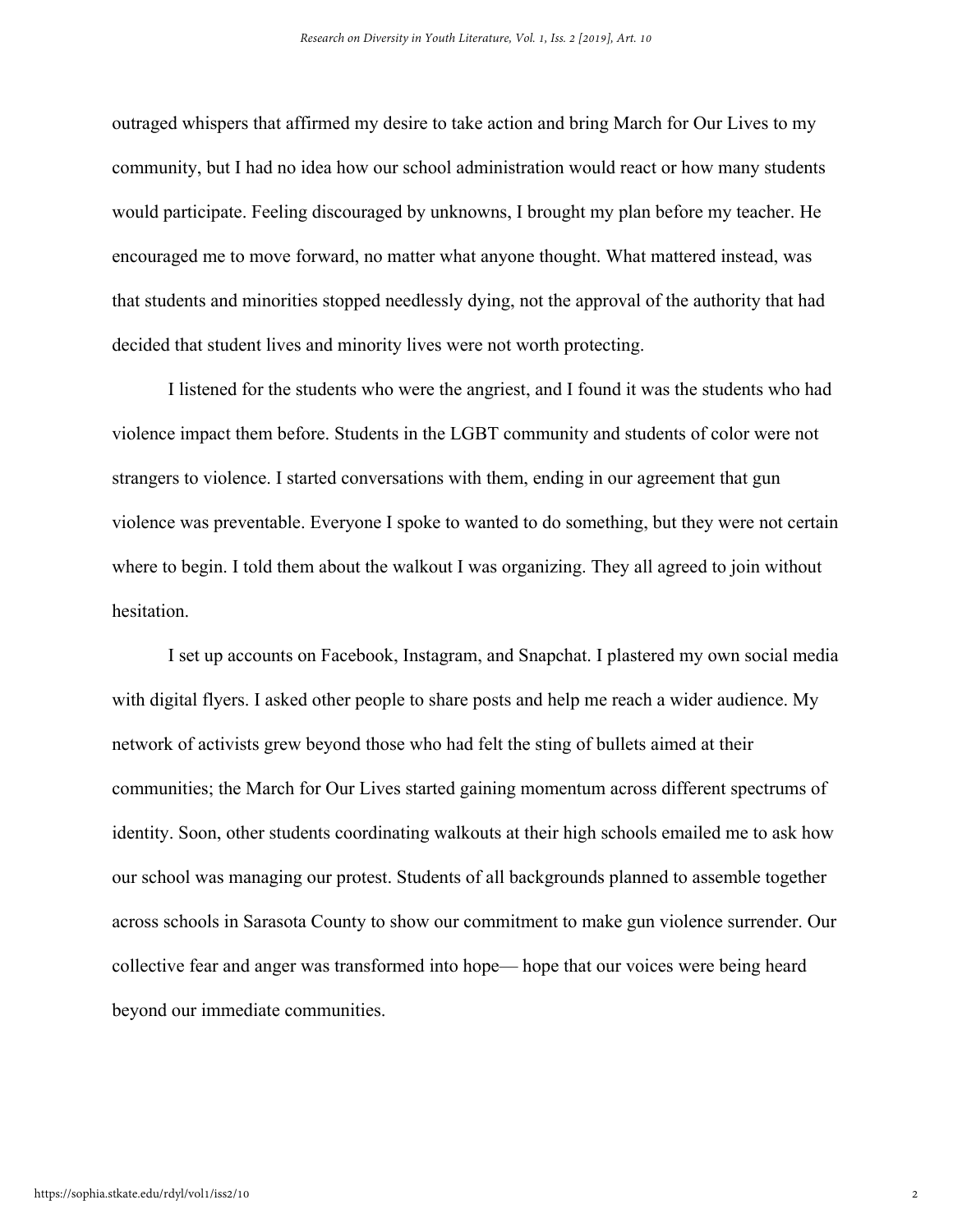Even amongst the emerging optimism, it was apparent that not everyone believed the endeavor worthwhile. A friend told me about students mocking not just the protest, but also my intersectional motives as someone who kept Pulse in my thoughts. It was impossible for critics to think that one school shooting could catalyze enough support to change decades of policy, especially after lawmakers showed their apathy toward the subject in the wake of Pulse. Ultimately, they were indifferent to the space youth engagement was creating for national conversation about gun control and its impact beyond isolated student communities.

Once the March for Our Lives gained traction at our school, a series of negotiations took place with the school administration. It was agreed that the walkout would be focused through different stations for students to channel their voices. Beyond organizing the event, I was responsible for drafting letters of petition and giving a speech at the end of the seventeen minutes to inspire carrying our actions forward.

The morning of the walkout, I was nervous that my peers would decide the protest was not worth their time. As time ticked away my fears grew. Relief washed over me when—after I stood up first to leave—the rest of my class, including my teacher, left too. I watched students trickle in from around campus, each carrying different identities and experiences. Soon the grass was flooded with students committed to changing something bigger than themselves. Friends helped circulate my petition: "We want someone who will act on behalf of our voices. That is, the voices of all American students living in fear of another mass shooting. In this country, we should not have to be afraid of a violation of our basic rights—our right to live. It is our classmates who were murdered. It is we who will suffer the consequences of your inaction." I collected almost 200 signatures.

3